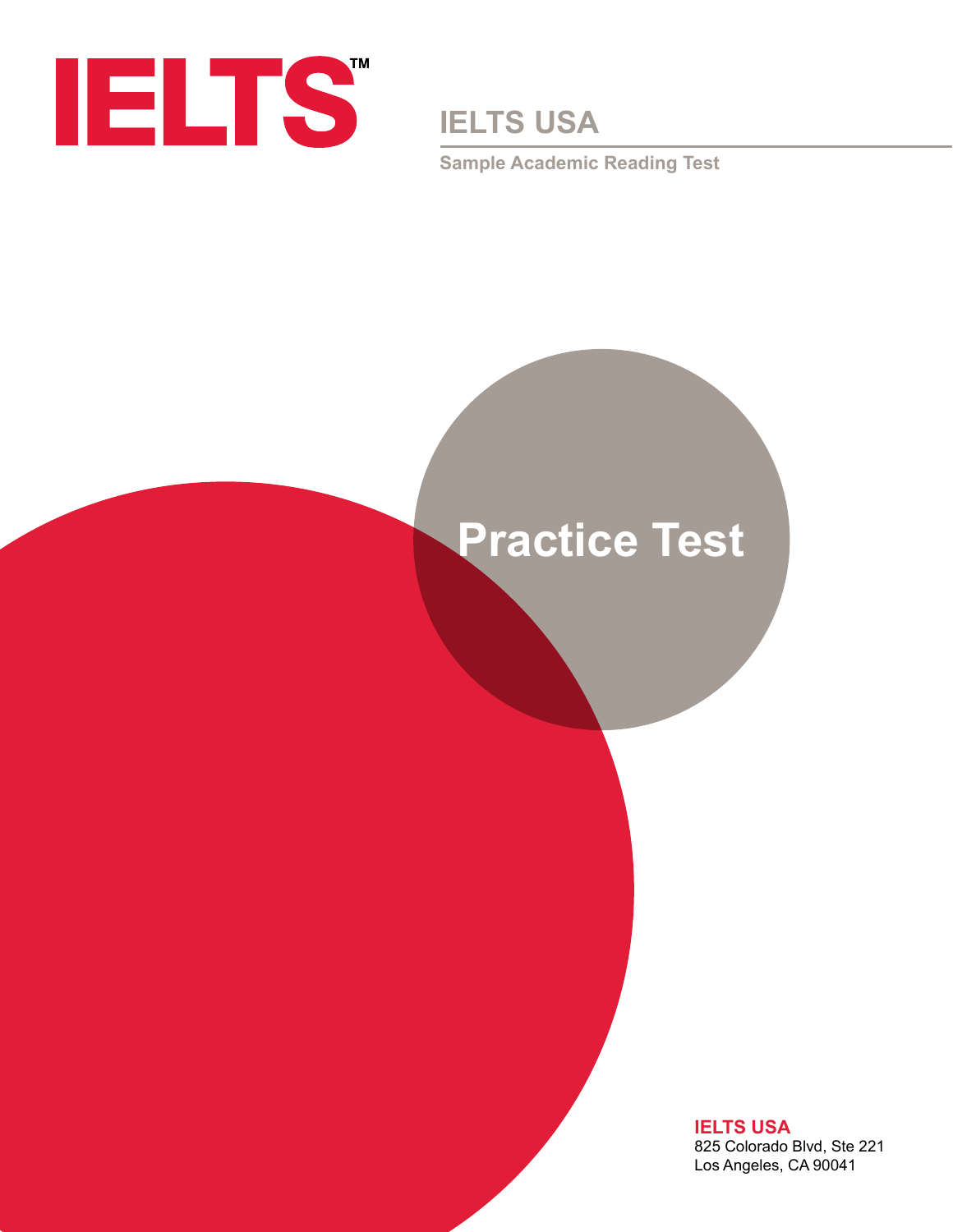



## **Academic Reading**

**1 Hour**

## **INSTRUCTIONS TO CANDIDATES**

Do not open this question paper until you are told to do so.

Write your name and candidate number in the spaces at the top of this page.

Read the instructions for each part of the paper carefully.

Answer all the questions.

Write your answers on the answer sheet. Use a pencil.

You must complete the answer sheet within the time limit.

At the end of the test, hand in both this question paper and your answer sheet.

## **INFORMATION FOR CANDIDATES**

There are 40 questions on this question paper.

Each question carries one mark.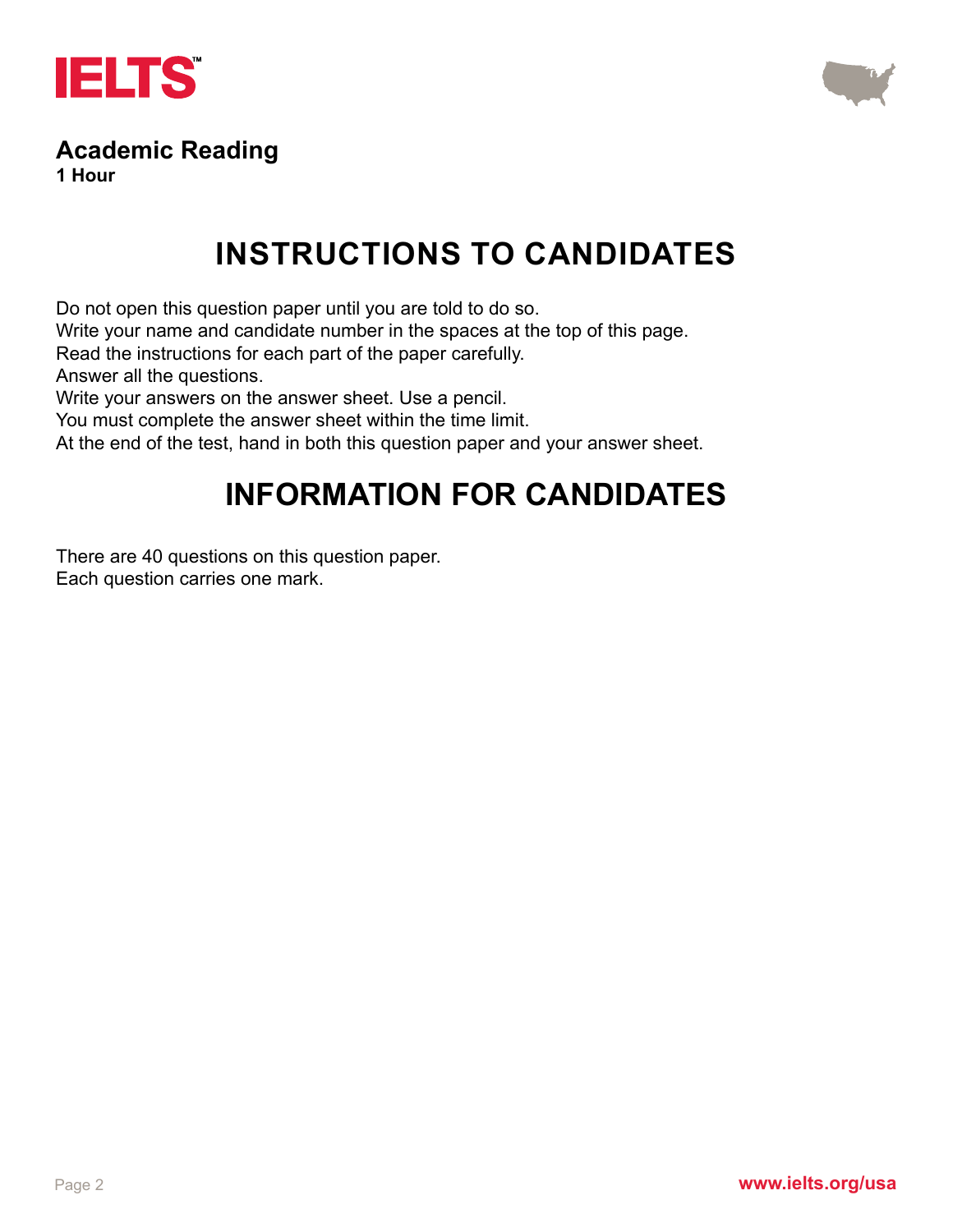



**You should spend about 20 minutes on Questions 1–13, which are based on Reading Passage 1 below.**

## **EXTRACTION AND PURIFICATION OF DRINKING WATER**

Some consumers choose to purchase bottled drinking water, rather than relying on city tap water supplies. Bottled water has typically been extracted from underground sources. If water exists underground, but has no natural exit points, bottling companies may construct a water table well by drilling down to extract water from an unconfined aquifer. This is done when the Earth's natural water level – known as a water table – is much lower than the Earth's surface. In some cases, as with a valley or gully on a mountain, the level of the water table may be higher than the Earth's surface, and a natural spring can emerge. Bottling companies are permitted to extract this water from a hole drilled into the underground spring, but the composition of the water must be identical to that of the naturally surfacing variety nearby.

Artesian water is drawn from a confined aquifer, a deep underground cavity of porous rock that holds water and bears pressure from a confining layer above it. This water can be accessed if companies drill a vertical channel down into the confined aquifer. Due to the pressurised nature of this aquifer, water will often rise up from within it and form a flowing artesian well, which appears as an explosive fountain at the earth's surface. However, this only occurs when the surface is lower than the natural water table. If the surface is not lower than the natural water table, it is still possible to draw artesian water by using an extraction pump.

Some bottled water is advertised as 'purified', which means it has been subjected to a variety of different cleansing processes. A common filtering procedure, known as reverse osmosis, involves the water being pressed through microscopic membranes that prevent larger contaminants from passing through. The microscopic size of these holes is such that they can even obstruct germs, but they are most effective against undesirable materials such as salt, nitrates and lime scale. One disadvantage of reverse osmosis is that a lot of unusable water is generated as a by-product of the procedure; this must be thrown away.

For treating pathogens, an impressive newer option is ultraviolet (UV) light. Powerful UV light has natural antibacterial qualities, so this process simply requires water to be subjected to a sufficient strength of UV light as it passes through a treatment chamber. The light neutralises many harmful germs by removing their DNA, thereby impeding their ability to replicate. A particularly impressive quality of UV light is its ability to neutralise highly resistant viral agents such as hepatitis.

The overall effects of UV light treatment are variable, however, which leaves many municipal water treatment processes relying on chlorination. Its powerful and comprehensive antimicrobial effect notwithstanding, chlorination is also extremely inexpensive and remains the only antimicrobial treatment capable of ensuring water remains contaminant-free all the way through the pipes and to the taps of domestic homes. Many members of the public remain suspicious of water that has been treated with such a harsh chemical. Its ease of use and affordability has meant that chlorine often plays an important role in making tainted water supplies safe for consumption immediately after natural disasters have occurred.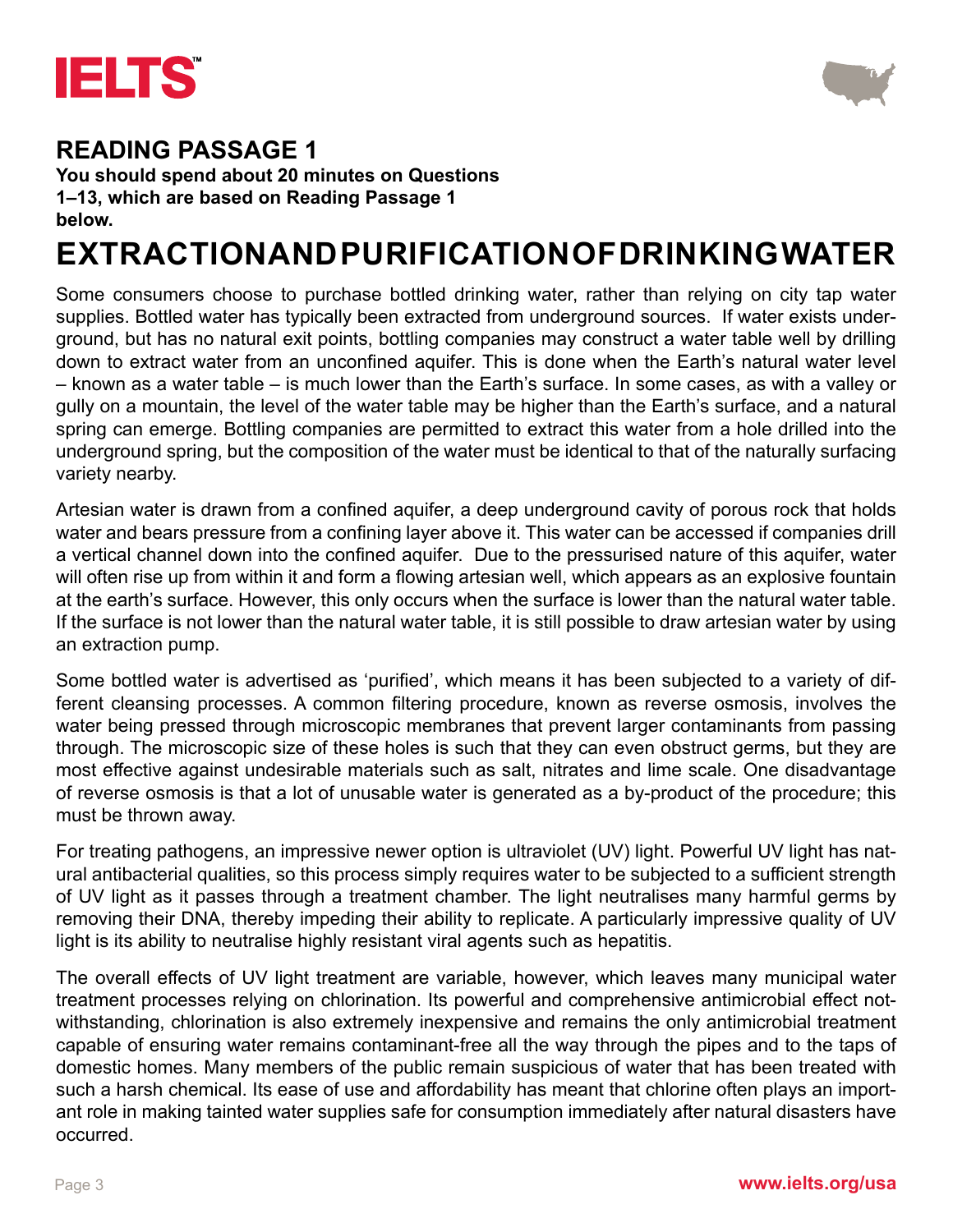



#### **You should spend about 20 minutes on Questions 1–13, which are based on Reading Passage 1 below.**

Some water also undergoes distillation. This involves water being boiled until it converts to steam, which then passes through a cooling tube and becomes water again. Toxic compounds and impurities such as heavy metal residue are left behind in this process, so the steamed water is typically cleaner than the pre-distilled version. Unfortunately, distillation equipment also removes up to fourteen types of beneficial minerals that naturally occur in water. Consequently, those who rely on distilled water may need to take mineral supplements.

In developed countries, all forms of drinking water are typically subject to stringent quality control processes, so there is little evidence to suggest importing bottled water at significant expense will be safer or healthier than regular tap water from a municipal drinking supply. Both tap water and bottled water are tested for pathogens and contaminants and, aside from isolated cases related to issues such as faulty plumbing or old pipes, tap water is harmless. Nevertheless, many purchasers of bottled water still justify their choice on the quite reasonable basis that tap water has a distinctly unpleasant aftertaste related to the chlorination process it has undergone.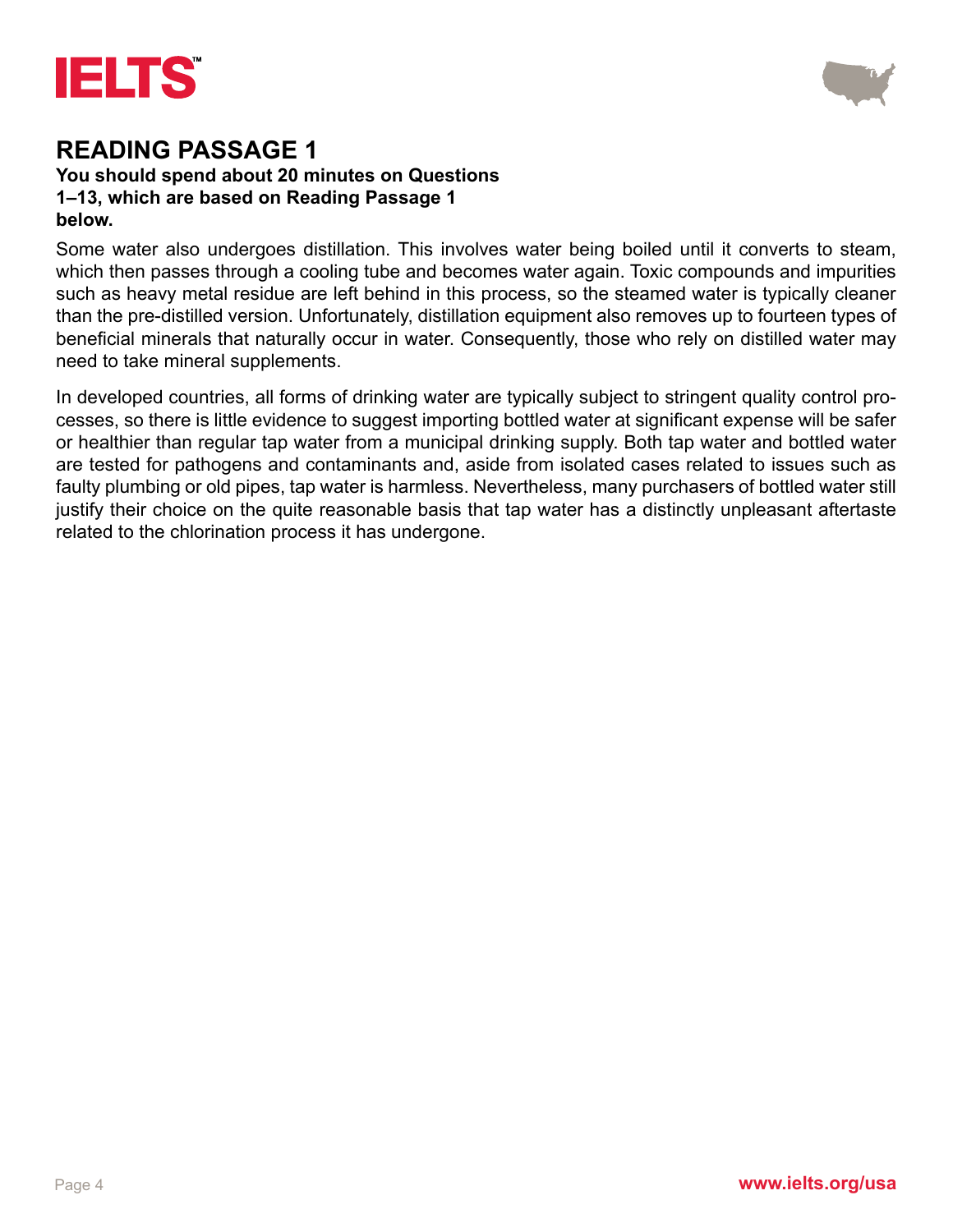



#### **Questions 1–5**

Label the diagram below.

Choose NO MORE THAN THREE WORDS from the passage for each answer. Write your answers in boxes 1–5 on your answer sheet.



1 ……………….. (provides access to trapped water)

- 2 ……………….. (due to the lower land level)
- 3 ………………..
- 4 flowing artesian well (looks like ………………..)
- 5 ……………….. is necessary to access this water source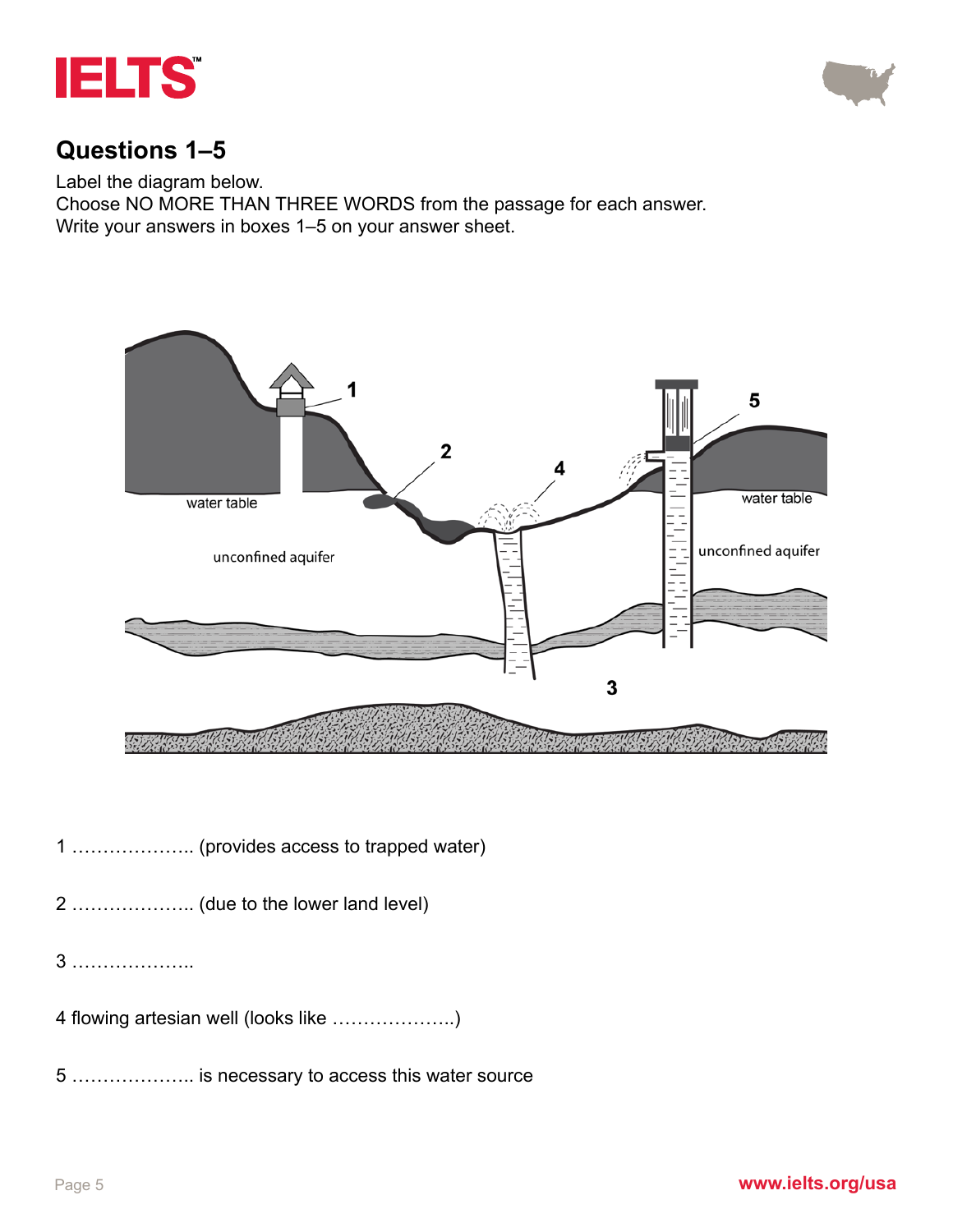



### **Questions 6–11**

Classify the following statements as referring to

- A reverse osmosis
- B UV light treatment
- C chlorination
- D distillation

Write the correct letter, A, B, C or D, in boxes 6–11 on your answer sheet. NB You may use any letter more than once.

- 6 It continues to protect water as it is being transported.
- 7 It is particularly useful during emergencies.
- 8 It uses a physical barrier to separate unwanted matter from water.
- 9 It prevents bacteria from reproducing.
- 10 It removes all mineral particles.
- 11 It produces a lot of waste water.

#### **Questions 12 and 13**

Choose TWO letters, A–E. Write the correct letters in boxes 12 and 13 on your answer sheet. Which TWO of the following claims about water are made by the writer?

- A Bottled water is overpriced.
- B Tap water may not have a nice flavour.
- C Most people should drink bottled water.
- D Tap water is usually safe to drink.
- E Public water supplies need better maintenance.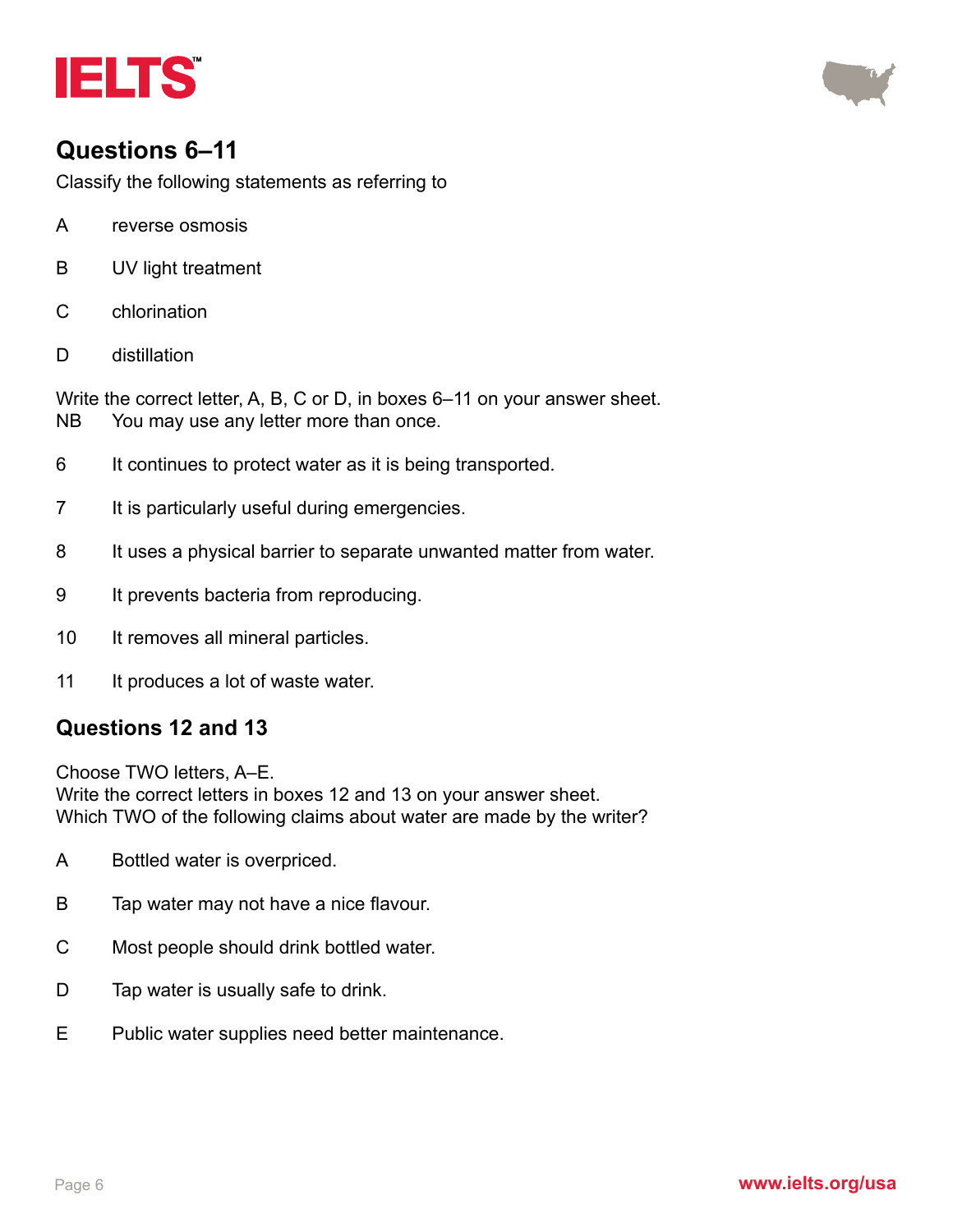



**You should spend about 20 minutes on Questions 14–26, which are based on Reading Passage 2 below.**

## **THE INTERNATIONAL STYLE**

A In the early decades of the 20th century, many Western cities experienced a steep rise in demand for commercial and civic premises, due to population growth and expansion of the white-collar professions. At the same time, architects were growing discontented with the ornamental spirals and decorative features in the prevailing design ethos of art deco or art moderne. Once considered the height of sophistication, these styles were quickly becoming seen as pretentious and old-fashioned. In this confluence of movements, a new style of architecture emerged. It was simple, practical and strong; a new look for the modern city and the modern man. It was named 'the international style'.

B Although the international style first emerged in Western Europe in the 1920s, it found its fullest expression in American architecture and was given its name in a 1932 book of the same title. The first hints of it in America can be seen on the Empire State Building in New York City, which was completed in 1931. The top of the building, with its tapered crown, is decidedly art deco, yet the uniform shaft of the lower two thirds represents a pronounced step in a new direction. Later efforts, such as the United Nations Secretariat building (1952) and the Seagram Building (1954) came to exemplify the 'true' international style.

C The architects of the international style broke with the past by rejecting virtually all non-essential ornamentation. They created blockish, flat-roofed skyscrapers using steel, stone and glass. A typical building facade in this style has an instantly recognisable ribbon design, characterised by strips of floorto-ceiling windows separated by strips of metal panelling. Interiors showcased open spaces and fluid movements between separate areas of the building.

D Fans of the international style of modern buildings celebrated their sleek and economical contribution to modern cityscapes. While pre-modern architecture was typically designed to display the wealth and prestige of its landlords or occupants, the international style in some ways exhibited a more egalitarian tendency. As every building and every floor looked much the same, there was little attempt to use these designs to make a statement. This focus on function and practicality reflected a desire in mid-century Western cities to 'get on with business' and 'give everyone a chance', rather than lauding the dominant and influential institutions of the day through features such as Romanesque columns.

E Detractors, however, condemned these buildings for showing little in the way of human spirit or creativity. For them, the international style represented not an ethos of equality and progress, but an obsession with profit and 'the bottom line' that removed spiritual and creative elements from public life and public buildings. Under the dominance of the international style, cities became places to work and do business, but not to express one's desires or show individuality. It is perhaps telling that while banks and government departments favoured the international style, arts organisations rarely opted for its austerity.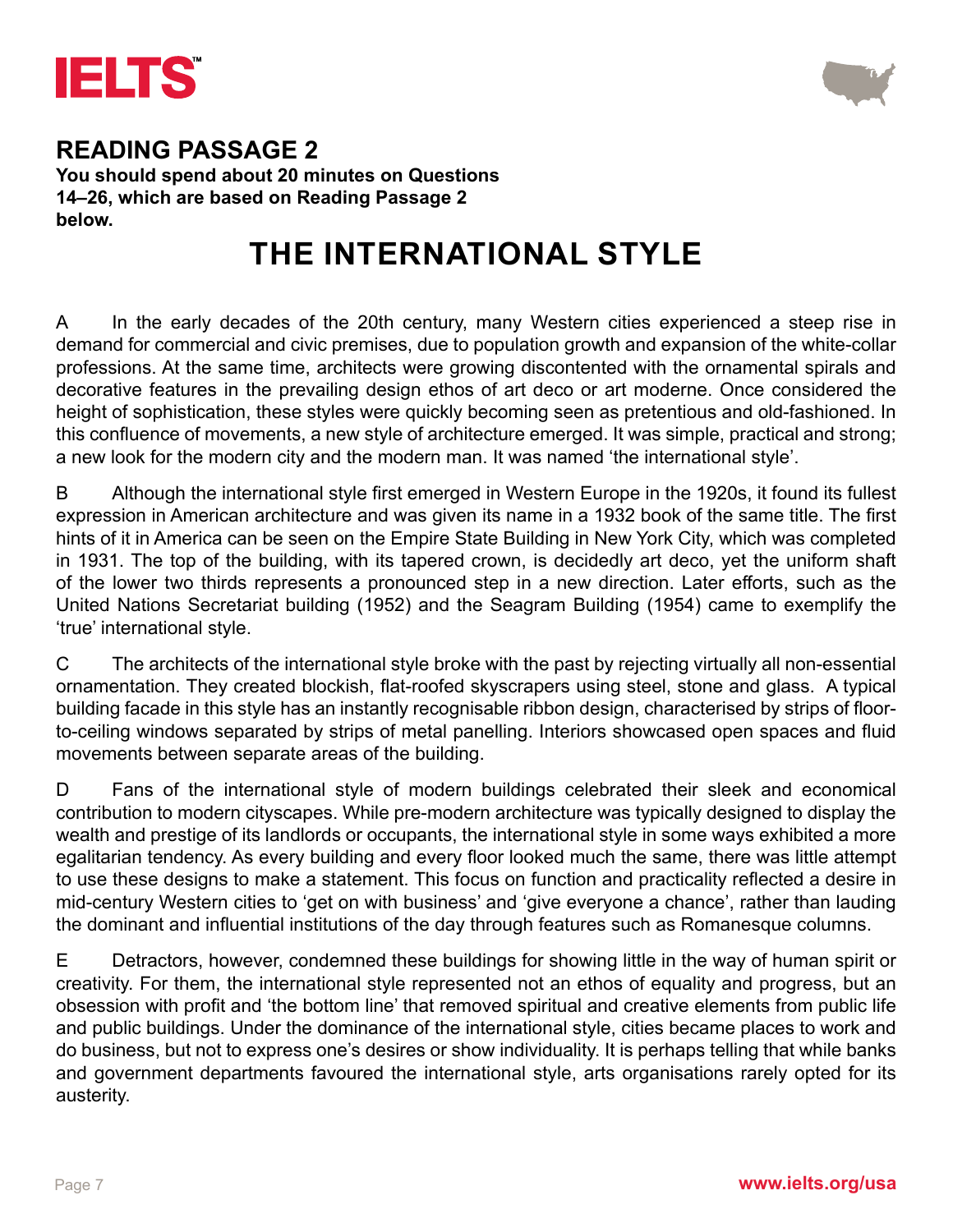



#### **You should spend about 20 minutes on Questions 14–26, which are based on Reading Passage 2 below.**

F By the mid-1970s, the international style was ubiquitous across key urban centres, dominating skylines to such an extent that many travellers complained they could get off a plane and not know where they were. By their nature, buildings in this style demanded very little of architects in the way of imagination, and a younger generation of designers was yearning to express their ideas and experiment in novel and unexpected ways. The outcome was a shift toward postmodernism, which celebrated much of what the international style had dismissed: decoration, style without function, and an overall sense of levity. By the turn of the 1980s, the international style was considered outdated and was falling rapidly out of favour.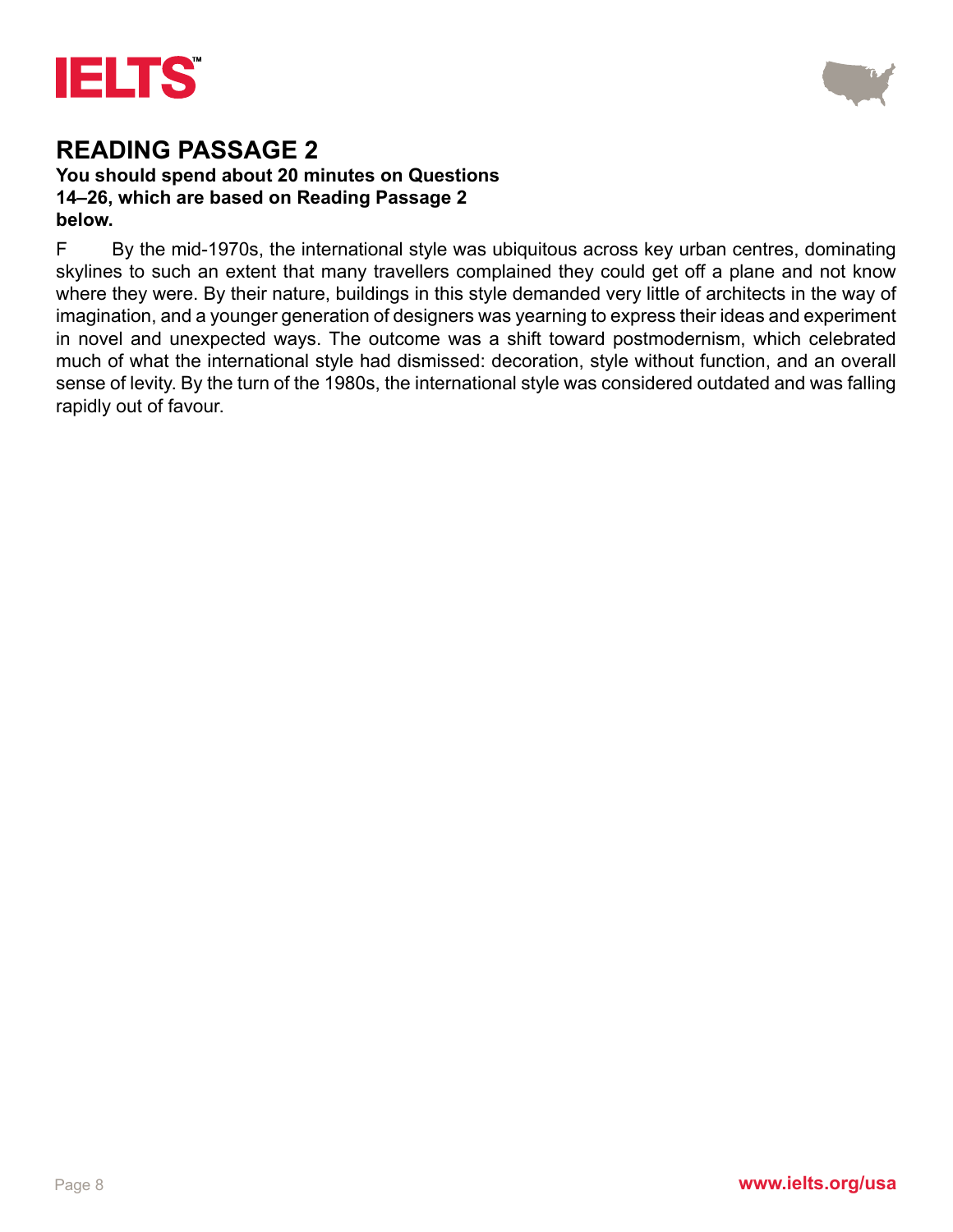



#### **Questions 14–19**

Reading Passage 1 has six paragraphs, A–F. Which paragraph contains the following information? Write the correct letter, A–F, in boxes 14–19 on your answer sheet.

- 14 a description of how international style buildings look on the inside
- 15 a reference to institutions that didn't like to use international style buildings
- 16 a reason why architects didn't like the international style
- 17 a building which combined art deco and international features
- 18 types of materials commonly used in international style buildings
- 19 an architectural feature previously associated with prominent organisations

#### **Questions 20–24**

Complete the sentences below. Choose NO MORE THAN THREE WORDS from the passage for each answer. Write your answers in boxes 20–24 on your answer sheet.

20 The development of the international style was prompted by an increased need for ……………….. buildings

21 Designers used hardly any ……………….. on international style buildings.

22 International style buildings are easily identified from the outside because of the ……………………

23 Demonstration of ……………….. and ……………….. was often an important factor in the design of old-style buildings.

24 The similarity of international style constructions reflected the concern of architects with ……………….. and

……………….. .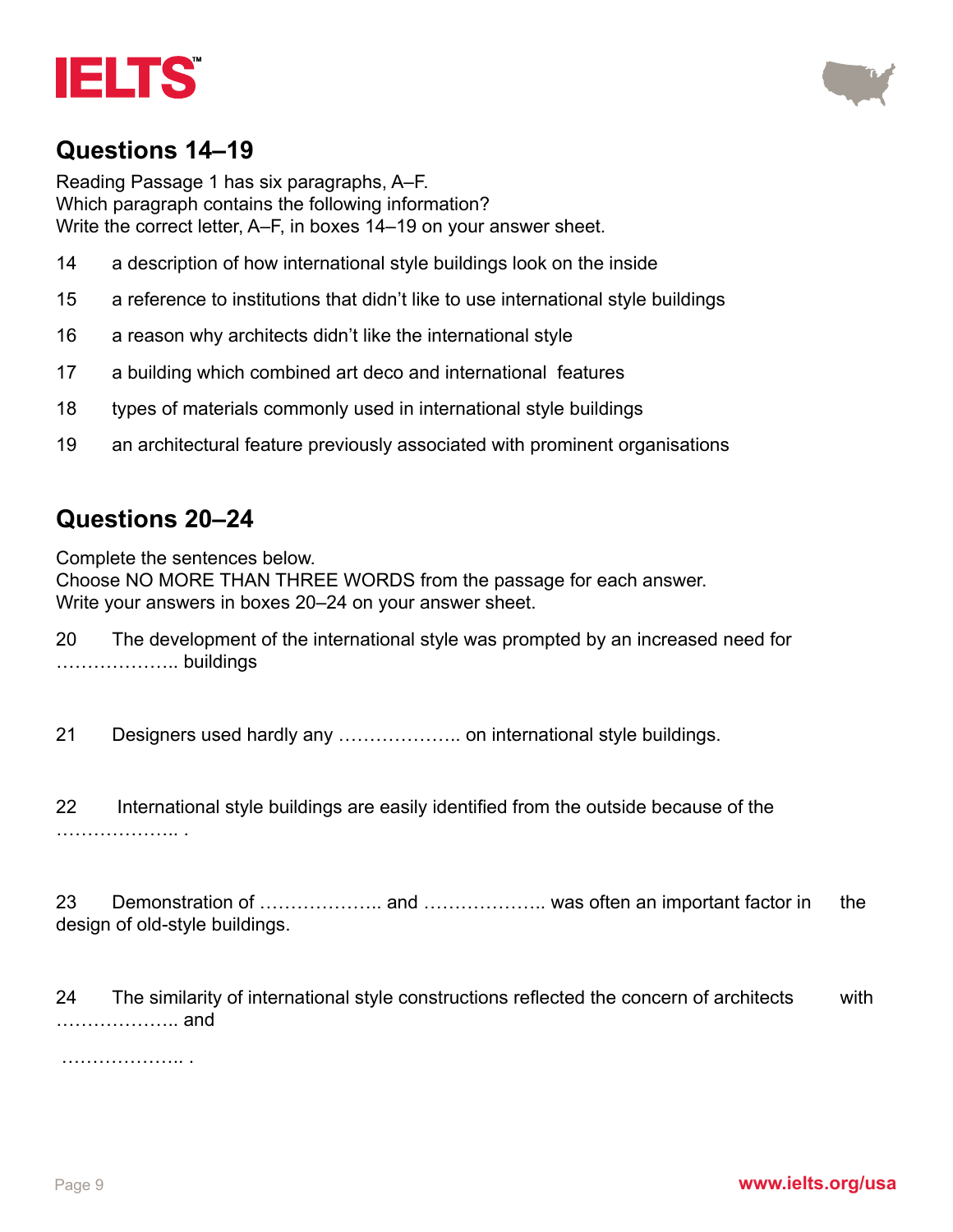



#### **Questions 25–26**

Choose the correct letter, A, B, C, or D. Write the correct letter in boxes 12–13 on your answer sheet.

- 25 Some people did not like the international style because they felt it focused too much on
- A the public sector
- B differences between people
- C new ideas
- D making money.
- 26 In the mid-1970s
- A the best architects were no longer using the international style.
- B there was a lot of international style architecture in major cities.
- C young architects were becoming interested in the international style.
- D people visited cities specifically to see international style buildings.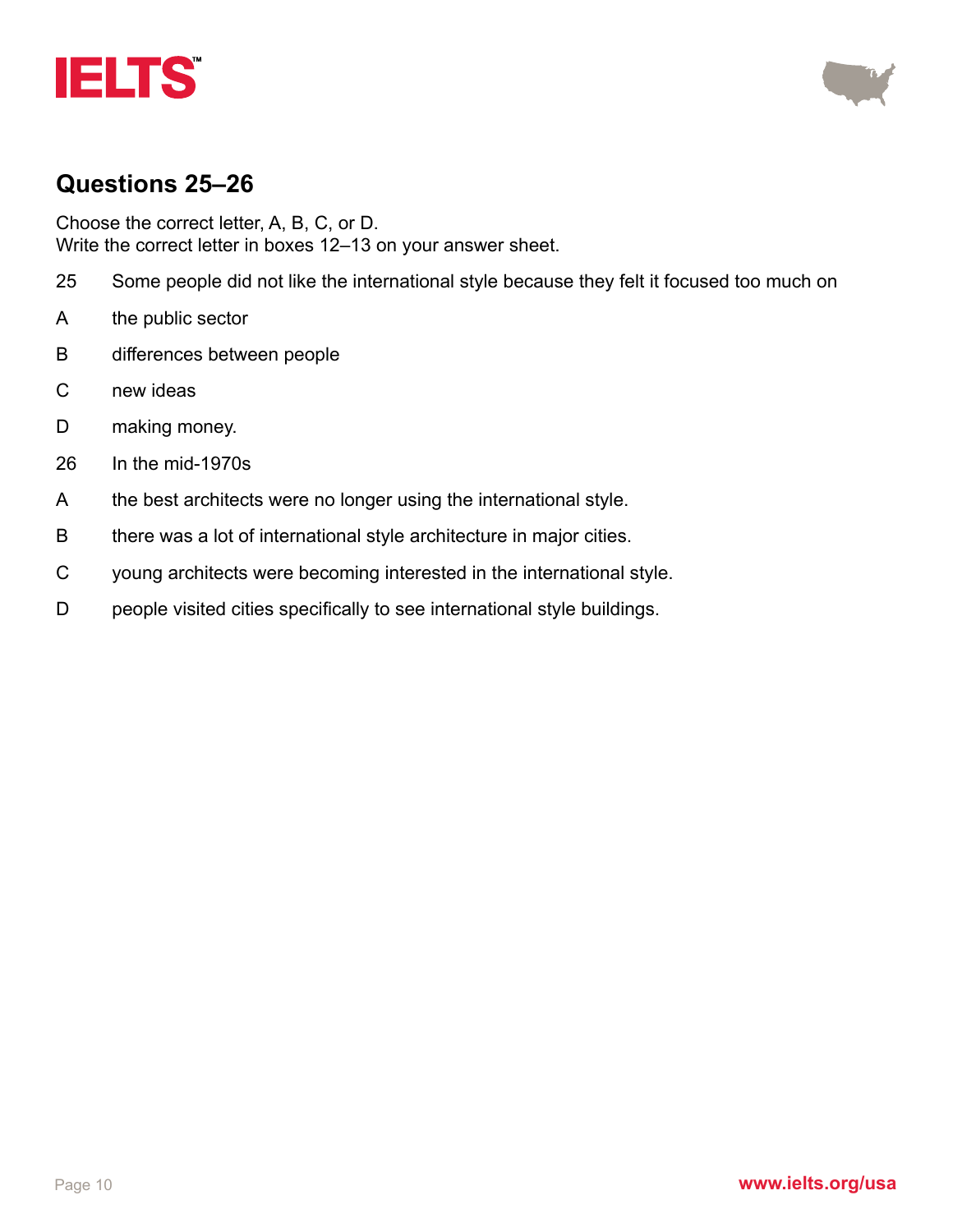



**You should spend about 20 minutes on Questions 27–40, which are based on Reading Passage 3 below.**

## **THE MPEMBA EFFECT**

In 300 BC, the famous philosopher Aristotle wrote about a strange phenomenon that he had observed: "Many people, when they want to cool water quickly, begin by putting it in the sun." Other philosophers over the ages noted the same result, but were unable to explain it. In 1963, a young Tanzanian student named Erasto Mpemba noticed that the ice cream he was making froze faster if the mix was placed in the freezer while warm than if it were at room temperature. He persisted in questioning why this occurred, and eventually physicist Denis Osborne began a serious investigation into what is now known as the Mpemba Effect. He and Mpemba co-authored a paper in New Scientist in 1969, which produced scientific descriptions of some of the many factors at work in freezing water.

It was initially hypothesised that the warm bowl melted itself a place in the ice on the freezer shelf, thus embedding its base in a 'nest' of ice, which would accelerate freezing. The hypothesis was tested by comparing the result when bowls of warm water were placed on ice and on a dry wire shelf; this demonstrated that the ice nest actually had little effect. A second suggestion was that the warmer water would be evaporating at its surface, thus reducing the volume needing to be frozen, but this idea was also shown to be insignificant. Thermometers placed in the water showed that the cooler water dropped to freezing temperature well before the warmer bowlful, and yet the latter always froze solid first. Experiments at different temperatures showed that water at 50C took longest to freeze in a conventional freezer, while water initially at 350C was quickest.

On further examination, an explanation for this paradox began to emerge. Losing heat from the water occurs at the points where it is in touch with the colder atmosphere of the freezer, namely the sides of the bowl and the water surface. A warm surface will lose heat faster than a cold one because of the contrast between the temperatures; but of course there is more heat to be lost from one bowl than the other! If the surface can be kept at a higher temperature, the higher rate of heat loss will continue. As long as the water remains liquid, the cooling portion on top will sink to the bottom of the bowl as the warmer water below rises to take its place. The early freezing that may occur on the sides and base of the container will amplify the effect.

The bowl that is more uniformly cold will have far less temperature difference so the water flow will be minimal. Another inhibiting factor for this container is that ice will also form quite quickly on the surface. This not only acts as insulation, but will virtually stop the helpful effects of the water circulating inside the bowl. Ultimately, the rate of cooling the core of this body of water becomes so slow that the other warmer one is always fully frozen first. While there are limitations to this comparison (for example, we would not see such a result if one quantity were at 10C and another at 990C) this counter-intuitive result does hold true within the 5–350C range of temperatures indicated previously.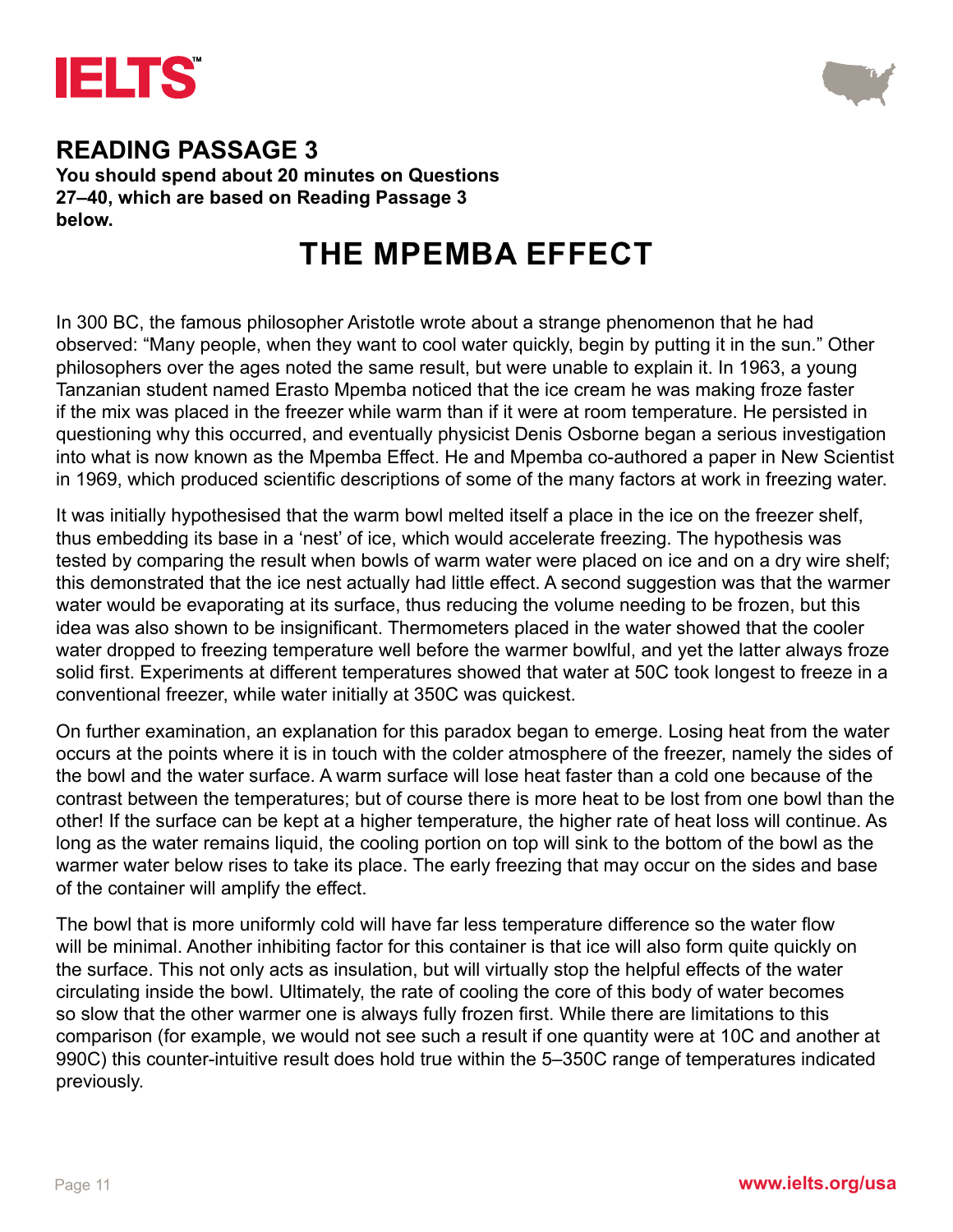



#### **You should spend about 20 minutes on Questions 27–40, which are based on Reading Passage 3 below.**

Since this paper was published, the validity of the research findings has been questioned by a number of reviewers. They point out that the initial experimental question was not clearly defined; for example, the researchers needed to decide on exactly what constituted freezing the water. They also state that the rate at which water freezes depends on a large number of variables.

Container size is one of these; for the Mpemba Effect to be noticed, the container must be large enough to allow a free circulation of water to take place, yet small enough for the freezing areas of the side and base to be effective at extracting heat too. Secondly, research at a University in St Louis, Missouri, suggests that the Mpemba Effect may be affected by water purity, or by dissolved gas in the water. Distilled water is totally free of the particles that are common in normal drinking water or mineral water. When suspended in water, these particles may have a small effect on the speed of cooling, especially as ice molecules tend to expel them into the surrounding water, where they become more concentrated. Just as salt dissolved in water will raise the boiling point and lower the temperature at which it freezes, the researchers found that the final portion of ordinary water needed extra cooling, below zero, before all was frozen solid.

One more factor that can distort the effect is observed if the bowls are not placed simultaneously into the same freezer. In this case, the freezer thermostat is more likely to register the presence of a hotter bowl than a colder one, and therefore the change in internal temperature causes a boost of freezing power as the motor is activated.

The Mpemba Effect is still not fully understood, and researchers continue to delve into its underlying physics. Physicists cannot reach consensus. Some suggest that supercooling $^{\rm 1\,}$  is involved; others that the molecular bonds in the water molecules affect the rate of cooling and freezing of water. A 2013 competition to explain the phenomenon run by the Royal Society of Chemistry attracted more than 22,000 entries, with the winning one suggesting supercooling as an important factor so it seems the question and its underlying explanation continue to fascinate.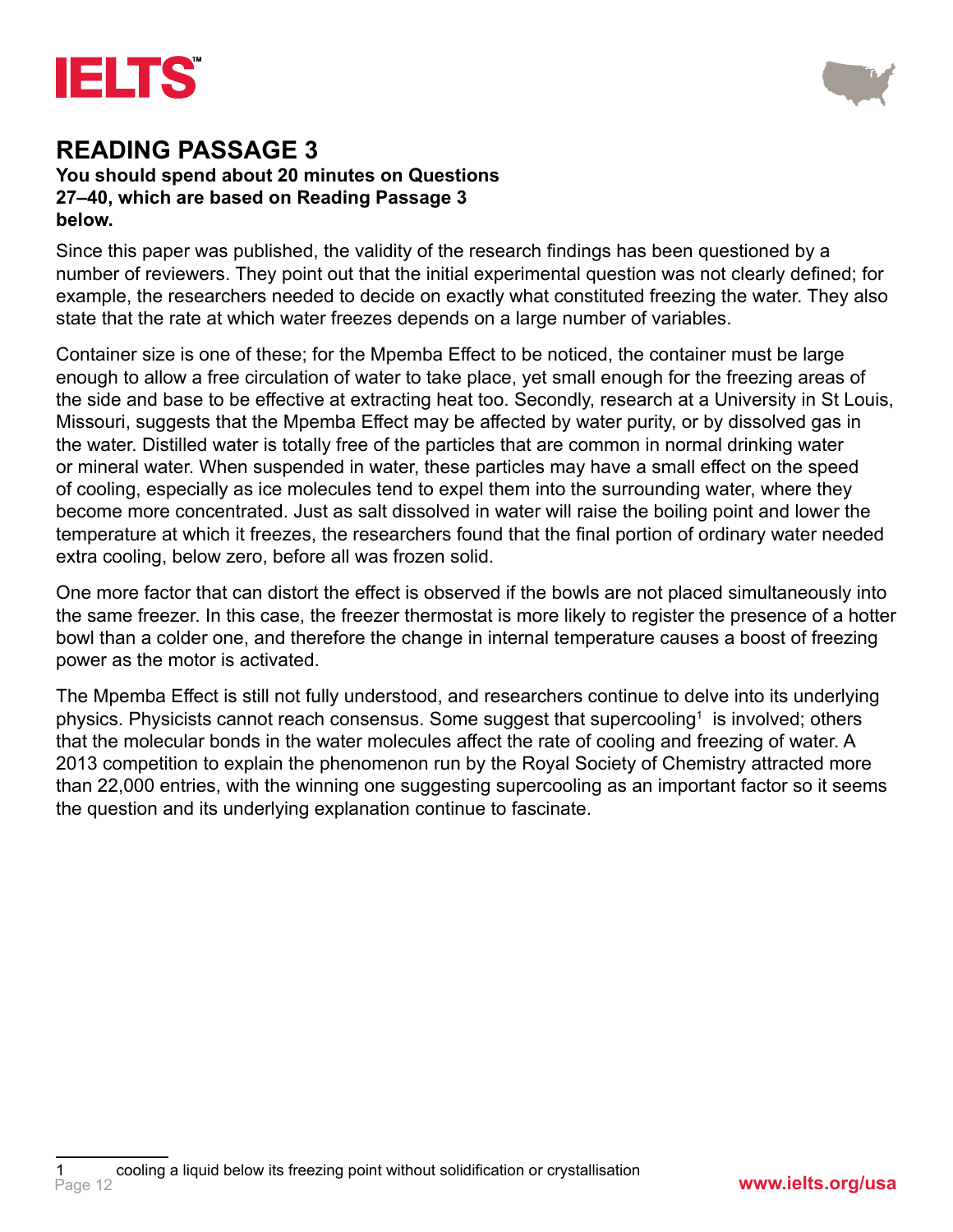



#### **Questions 27–33**

Complete the summary using the list of words, A–O, below.

Write the correct letter, A–O, in boxes 29–34 on your answer sheet.

For more than 2000 years people have wondered why raising the 27 ………………... of cold water before cooling it results

in more rapid cooling. At first researchers thought that a warm container created its own icy 28 ………………... which

made the water freeze faster, but comparisons with containers resting on a dry 29 ………………… indicated that this

was inaccurate. Evaporation of water proved not to be a 30 ………………………….. Temperature measurements showed that,

although the water in the cooler container reached 00C before the warmer one, it took longer to actually solidify. The water

temperature drops the most at the top and sides of the container. Provided there is a temperature 31………………..., the

water will continue to circulate and to cool down. Cooler water will have less water 32………………… and thus a slower

rate of freezing. If ice forms on the top of the water, this will further slow the 33………………... of freezing, but if it forms

on the bottom and the sides of the container, this will increase the rate of cooling.

| A | melt        | B  | element      | С  | process      |
|---|-------------|----|--------------|----|--------------|
| D | centre      | E. | acceleration | F  | surface      |
| G | factor      | H  | hollow       | I  | matter       |
| J | circulation | Κ  | limit        | L. | significance |
| M | theory      | N  | difference   | O  | result       |

#### P temperature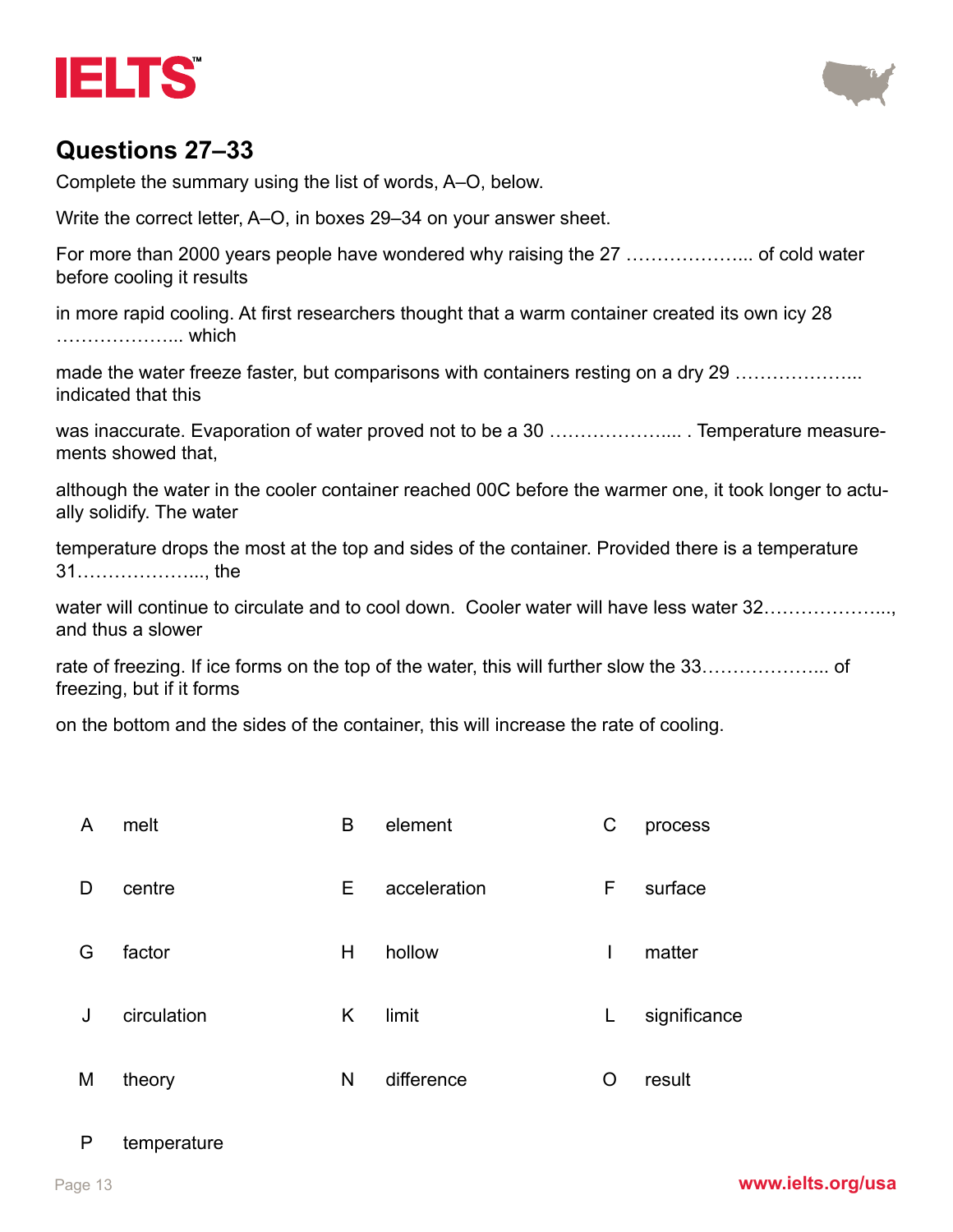



### **Questions 34–39**

Do the following statements agree with the information given in Reading Passage 3? In boxes 35–40 on your answer sheet, write

| TRUE             | if the statement agrees with the information |
|------------------|----------------------------------------------|
| <b>FALSE</b>     | if the statement contradicts the information |
| <b>NOT GIVEN</b> | if there is no information on this           |

34 The Mpemba Effect cannot be seen when comparing liquids with an extreme temperature difference .

- 35 Osborne and Mpemba's results are still widely accepted today.
- 36 The size of the container does not alter the Mpemba Effect.
- 37 Osborne and Mpemba experimented on both pure and impure water.
- 38 One variable is the timing of containers in a freezer.
- 39 Physicists now agree that supercooling accounts for the Mpemba Effect.

#### Question 40

Choose the correct letter, A, B, C or D.

Write the correct letter in box 40 on your answer sheet.

The Mpemba Effect is best summed up as the observation that

- A ice cream freezes at different temperatures.
- B different sources of heat result in water cooling at different rates.
- C salt water freezes at a lower temperature than ordinary water.
- D warmer water can freeze faster than colder water.